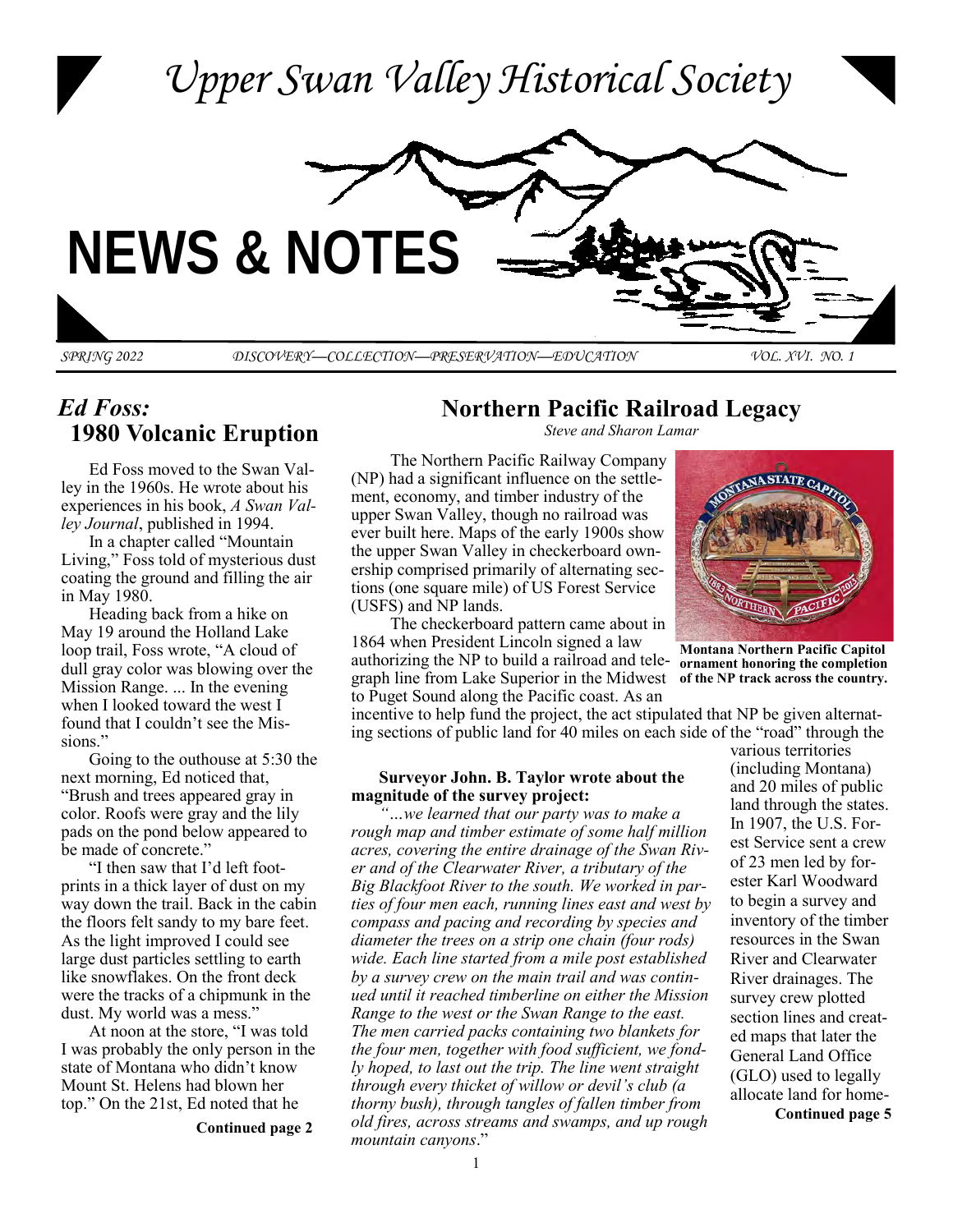## **Ed Foss cont. from p. 1**

could see "the bare outline of the Swan Range immediately behind the cabin, but was unable to see the Missions across the valley."

He wrote, "Today is stifling; an air pollution emergency has been declared by the governor. Protective surgical masks are being sold on the streets of Missoula."

"At the post office today I met a less-than-robust old friend, a protective face mask dangling about her neck and a lighted cigarette in her mouth. She seemed properly horrified that I was maskless, that I wasn't protecting my lungs. Adult reasoning amazes me at times."

The weather on the 21st, had Ed's attention, "Late in the afternoon I heard thunder, then strong gusty winds filled the air with ash. A sudden intense (though brief) shower left the windows frosted with St. Helen's ash."

Wildlife seemed to go on as usual. "... a male rufous hummingbird flew in and landed on the ground juniper beneath the feeder. While I was watching the hummer, four deer walked single file along the shore of the pond...their ears flapping continuously because of bugs which have somehow managed to survive Mount St. Helen's remains.'



## **Pearle Pepper Shea, Homesteader, Part II**

Pearle Pepper Shea homesteaded in the Swan Valley in the early 1900s. We're printing Pearle's story as a series in the USVHS newsletters. Florence Strom Tucker typed Pearle's story just as she had written it (*Thank you Florence*). We are sharing it here unedited. Pearle's story was first published in 1961 in the *Polson Flathead Courier.*

Pearl was dismayed to see that the land she had chosen to homestead had burned, and that young lodgepole was growing, "as high as your head and thick as hair on a dog's back*."*

*That wasn't enuf—there was Swan River between us and the land and the only way to get across was to ford or find a drift (a bridge of logs that the river had washed down and piled up together).* 

*That fire had come from Coeur de Alene in 1910 and according to Mr. Vandawarka* [Vandarwarka], *an old timer, had burned from the top of the Mission Range down through the Swan Valley in one night. Now I wonder why I didn't give up the idea of homesteading after seeing all that, but the thought never occurred to me.*

*After Mr. Vandawarka and John Bartlett, who was a ranger at the Goat Creek Station in the summer, signed as witnesses for us, we headed back to the land office. F.O. Williams had the office at the time and was very kind and helpful in explaining the many, many things we did not know about homesteading.*

*One had six months before having to establish residence on the land and could get an extension of six months more but the time would not count when you went to prove up.*

*As there was no way of crossing during high water I went back to my job in Oregon.*

*Dr. Kirby, my brother-in-law, came to my rescue and made a request for an extension of five months time, because owing to health and all the hardships it would be quite impossible to do otherwise.*

#### *Returns in The Spring.*

*In the spring I came back to Kalispell and bought a cow for sixty dollars. Jim, my brother-in-law, bought a team and wagon, so we loaded up and got on our way. Some friends in Washington had given me a pig and my sister was taking some of her chickens. They also had a top buggy which was fastened on behind the wagon, that I, my sister and their two small children rode to Swan Lake where we boarded the steamboat for the trip to the south end.*

*There was no room on the boat for the horses so Jim took them around the lake the best way he could as there still was no road. We were able to get a couple of cabins from Mr. Millet and after a little rest and reorganizing, we began our trip up the valley.*

*During the time I was gone, the homesteaders who had spent that time to put up cabins for their families, had cut a road with the help of the Forest Service, but nothing but a wagon could get over it.*

*There was an old deserted cabin there which was only a little better than no cabin at all, but we had to get it in condition to live in because unknowingly we had come too late to get across the river. It could not be forded after the tenth of April until around the fourth of July because of high water. It seems a man by the name of Simmons had squatted on the place but found out later that he could neither buy or homestead it as it was railroad land. When we went back after the things we had left along the way they were al-*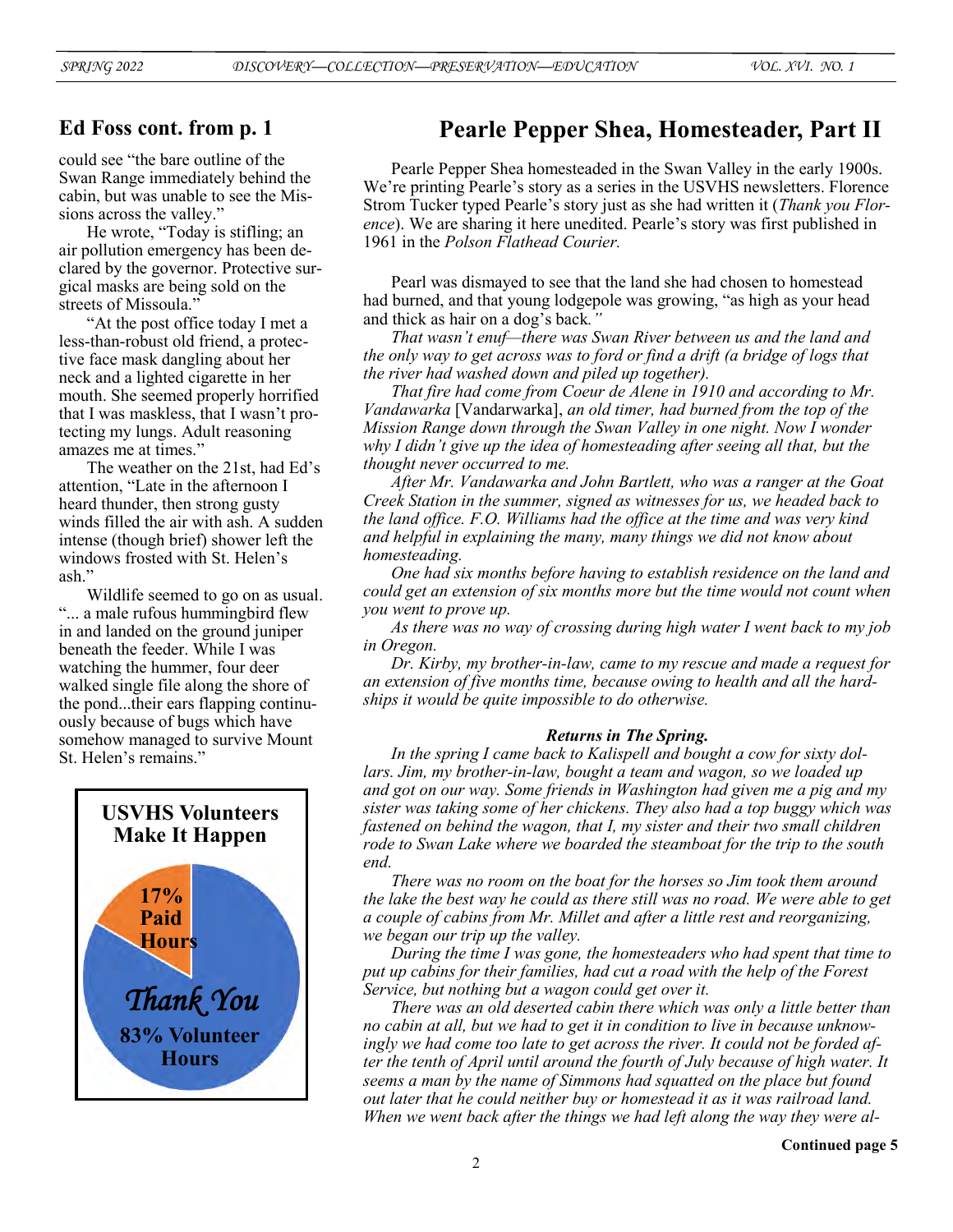#### *Officers*

Steve Lamar, President (406) 754-2745 lamar@blackfoot.net Neil Meyer, Vice Pres. (406) 754-2265 Fern Kauffman, Secretary Katharine Beers, Treasurer

#### *Board of Directors*

Trina Arnold Katie Matthew Gleason Sharon Gressle Helene Michael Pat Sinz

#### *Directors At-Large*

Horton B. "Tony" Koessler Henry Pennypacker Jr.

#### *Program Coordinator,*

*Newsletter Editor*  Anne Dahl

*Website Editor*  Susan Novosel

### *Archivist*

Fern Kauffman

#### *Digital Archivist*

Jenny Kauffman

For more information contact any of the Society's officers or directors or write: **Upper Swan Valley Historical Society PO Box 1128 Condon, MT 59826**

*News & Notes* is created and distributed by the Upper Swan Valley Historical Society.

USVHS welcomes all volunteers! If you would like to become a volunteer, member, board member or donor, please contact President Steve Lamar, 754- 2745; Fern Kauffman, 754- 2238; or Colleen Kesterson, 754-2377. Your support is greatly appreciated!



# **Gleason joins the board**

Katie Matthew Gleason joined the USVHS board of directors in fall

2021. She is secretary of the Swan Valley School, a basketball coach, a member of Swan Valley Emergency Services for 13 years, and a lifelong resident of the Swan Valley.

As a descendant of homesteaders and early settlers, including the Kaser and Wilhelm families, her knowledge of the history and culture of the Swan Valley is a valuable asset.

Katie is the daughter of Ronnie and Tori Matthew. She and husband Travis have three children: Dakota, Darby and Camden.

# *You can help:*  **Tipi Camp Matching Funds Challenge**

The USVHS is working with Tim Ryan, historian, anthropologist and Salish Kootenai College instructor, to create a Native People's Camp exhibit for the Swan Valley Museum.

An anonymous donor has generously offered to match donations up to \$1000. The estimated total project cost is \$5200, which includes the tipi, a bison robe and museum-quality tools and implements of a typical tipi camp used by the Selis and Q'lispe on seasonal trips through the Swan Valley and the South Fork of the Flathead area.

Sue Cushman is donating poles from her forest (17 are needed), to cut this spring. Neil and Dixie Meyer have agreed to help haul the poles to the museum. The poles will need to be peeled. Steve Lamar has already peeled two, which he harvested from his property.

The Native Camp Exhibit will be open for the summer season.

# **Settlers on NP Lands**

Although the upper Swan Valley was primarily settled by homesteaders staking claims on U.S. Forest Service (USFS) lands, some settlers purchased Northern Pacific (NP) lands for as low as \$1.25 an acre, usually in 80 or 160-acre parcels.

The Haasch family who homesteaded a USFS parcel later bought an additional 160 acres of NP land for \$1.25 an acre. The Swan Valley Museum stands on a small portion of what was once part of the Hassch land purchased from NP.

Other early-day settlers who purchased NP lands included Babe Clothier, Archie Clothier, Roy Fox, John Hulett, Glen and Clara Huston, Charlie and Olivia Lundberg, Carl and Ingeborg Anderson, Ed Beck, and Cap and Tyne Laird.

Through the years, many NP employees settled in the upper Swan Valley including homesteaders Charlie Anderson, Frank Anderson, Wiley Brunson, Everett Christy, George Clinkingbeard, Frank Drury, Frank Fox, Harry Hall, Bill Hoogbruin, Clarence Maloney, and Robert Sheehan. Other early-day residents who worked for NP were Joseph Waldbillig, Carl Nelson, Al Melton, Charlie Lundberg, Warner Lundberg, Vern Guyer, and Jim Papke. Still others, like Dennis Jette, contracted with NP.

**Help with Research** *If you know of more people who had connections with Northern Pacific, please let Sharon Gressle (406-493-1168) or Steve Lamar (406-754- 2745) know. Thank you.*

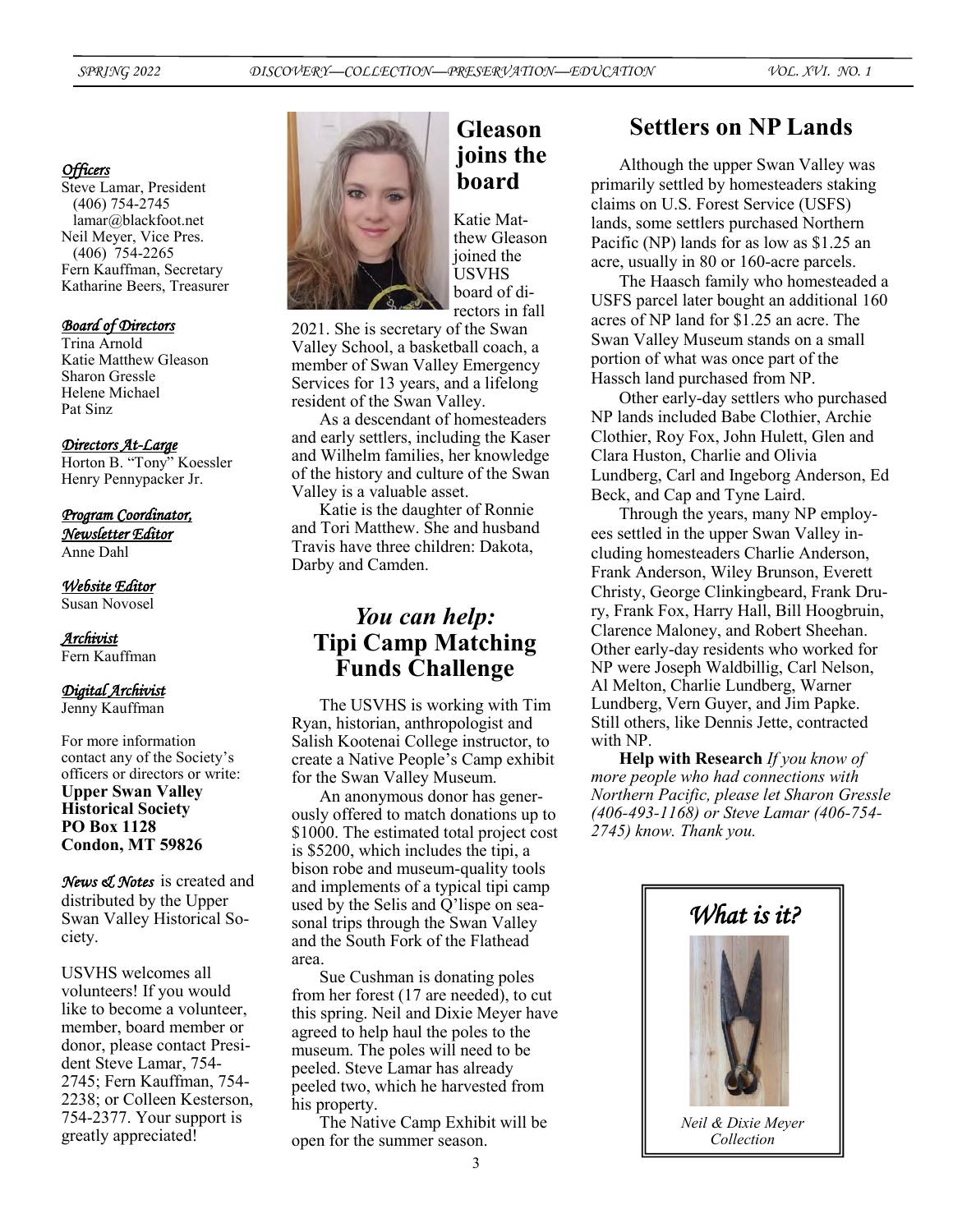# **Name the People on the Cover Challenge Answers**

| $\mathbf{1}$<br>Mahel<br>& Andy<br>Anderson                 | $\overline{2}$<br>Ouevene<br>Clothier<br>Beck<br>Talley | 3<br>Kenny &<br><b>Blanche</b><br>Huston                     | $\overline{\mathbf{4}}$<br>Father<br>O'Korn         | 5<br>Sharon<br>& Dan<br>MacOuarrie    | 6<br>Karen<br>Conley                      | 7<br>Dale<br>Conley                      |
|-------------------------------------------------------------|---------------------------------------------------------|--------------------------------------------------------------|-----------------------------------------------------|---------------------------------------|-------------------------------------------|------------------------------------------|
| 8<br>June &<br>Rod Ash                                      | 9<br>Peggy<br>& Bob<br>Reed                             | 10<br>Bob &<br><b>Darlene</b><br>Kaser                       | 11<br>Wayne<br>"Butch"<br>Harmon                    | 12<br><b>Bob</b><br>Van Gieson        | 13<br>Bob &<br>Gyda<br>Newman             | 14<br><b>Harold Haasch</b>               |
| 15<br><b>Bob</b><br>Martin                                  | 16<br>Boyd<br>Kessler                                   | 17<br>Ken<br>Wolff                                           | 18<br><b>Buff &amp; Dune</b><br>(Eunice)<br>Hultman | 19<br>Al Wise                         | 20<br>Carolyn<br>& David<br><b>Berner</b> | 21<br>Lucille<br>Wihelm                  |
| 22<br>Lena<br>& Bud<br>Wolff                                | 23<br>Sadie &<br>Reuben<br>Kauffman                     |                                                              | Nonfana                                             |                                       | 24<br>Cal<br>Tassinari                    | 25<br>Margaret<br>& Warner<br>Lundberg   |
| 26<br>Helen<br>Anderson<br><b>Brist</b>                     | 27<br>W.R.<br>"Bud" Moore                               |                                                              | <b>VOICES</b> OF                                    |                                       | 28<br>Agnes<br>Beck                       | 29<br>Joe<br>Waldbillig                  |
| 30<br><b>Ed Foss</b>                                        | 31<br>Vern &<br>Joanne<br>Guver                         |                                                              | <b>THE SWAN</b><br><b>Stories From The Upper</b>    |                                       | 32<br><b>Ed Beck</b>                      | 33<br>Gene &<br>Mvrtle<br>Miller         |
| 34<br>Henry<br>& Joan<br>Mever                              | 35<br>Evelyn<br>Jette                                   | <b>Swan Valley Oral History Project</b><br>SUZANNE M. VERNON |                                                     |                                       | 36<br>Gloria<br><b>Busch</b>              | 37<br>Herb<br>Styler                     |
| 38<br>Junise<br><b>Nelson</b><br>Howard                     | 39<br>Lendal<br>Kotschevar                              | 40<br>Sue &<br>Mike<br><b>Holmes</b>                         | 41<br>Oliver<br>Hill                                | 42<br>Leita<br>Anderson               | 43<br>John<br>Hulett                      | 44<br>Jerry<br><b>Underwood</b>          |
| 45<br>Mary Lou<br>Wilhelm, Sally<br>Nauman, Doris<br>Haasch | 46<br>Henry<br>Pennypacker                              | 47<br>Nan &<br>Mel<br><b>Nelson</b>                          | 48<br>Tony<br>Koessler                              | 49<br>Neil &<br><b>Dixie</b><br>Mever | 50<br>Marilyn<br>Wilhelm<br>Rose          | 51<br>John &<br>Marion<br><b>Matthew</b> |
| 52<br>Roxy<br>Hollopeter                                    | 53<br>Dorothy<br>Kirk<br><b>Bocksnick</b>               | 54<br>Chuck<br>Conkling                                      | 55<br>Colleen<br>& Wes<br>Kesterson                 | 56<br>Anne<br>Reinhard                | 57<br>Peter<br>Klein                      | 58<br>Mabel &<br>Clarence<br>Stilwell    |
| 59<br>Alma<br><b>Beeson</b><br>Vandevanter                  | 60<br>Rich<br><b>Nelson</b>                             | 61<br>Leonard<br>Moore                                       | 62<br>Rod<br>Fox                                    | 63<br>Ona<br>Lake                     | 64<br>ValGene<br>Clothier                 | 65<br>Vic<br>Wise                        |

Fern Kauffman was the only person who could name all the people photographed on the cover of the *Montana Voices of the Swan* book.

# **Swan Valley Museum Summer Season Opens Saturday, May 28**

## **Swan Valley Museum Schedule Open Fridays and Saturdays May 28—Labor Day September 5 Year-round by appointment**  info@SwanValleyHistoricalSociety www.SwanValleyHistoricalSociety.org **Call Steve Lamar or Fern Kauffman for appointments , or to inquire about accessibility. 406) 754-2745 or (406) 754-2238.**

# **Events Calendar 2022**

### **May 28**

Swan Valley Museum opening Fridays and Saturdays, noon-4pm. **July 4**

Celebration at museum and parade float, 9am-2pm. **August 6**

Northern Pacific Checkerboard Era storytelling fundraiser at museum, 3-5pm.

**August 13**

Huckleberry Festival booth, Swan Lake, 9am-4pm. **September 3, Labor Day Weekend**

Museum closes for the summer season, open Sep 3, noon-4pm.

#### **October 8-9**

Tour of the Arts at museum, 10am-3pm. **October 20**

Annual board meeting at museum, noon-1pm. **December 3** 

Frostbite Festival at Swan Valley School, 10am-3pm.

# *Recipe Huckleberry Ice Cream By June Ash*

From The Huck Book

2 Cups Evaporated Milk 1 1/2 Cups huckleberries, mashed 3/4 Cup sugar

1 Tbsp. lemon juice

Mix ingredients thoroughly and chill completely (overnight is best). Pour into canister of ice cream maker. Follow directions for a 2 quart ice cream maker. Double the recipe for a gallon ice cream maker. Best if eaten when ready, rather than keeping in the freezer.

Note: The recipe was used for the infamous Condon, Montana 4th of July ice cream sale, which raised money for the Historical Society.

> *Thank You Volunteers, Donors & all who have contributed historical Items*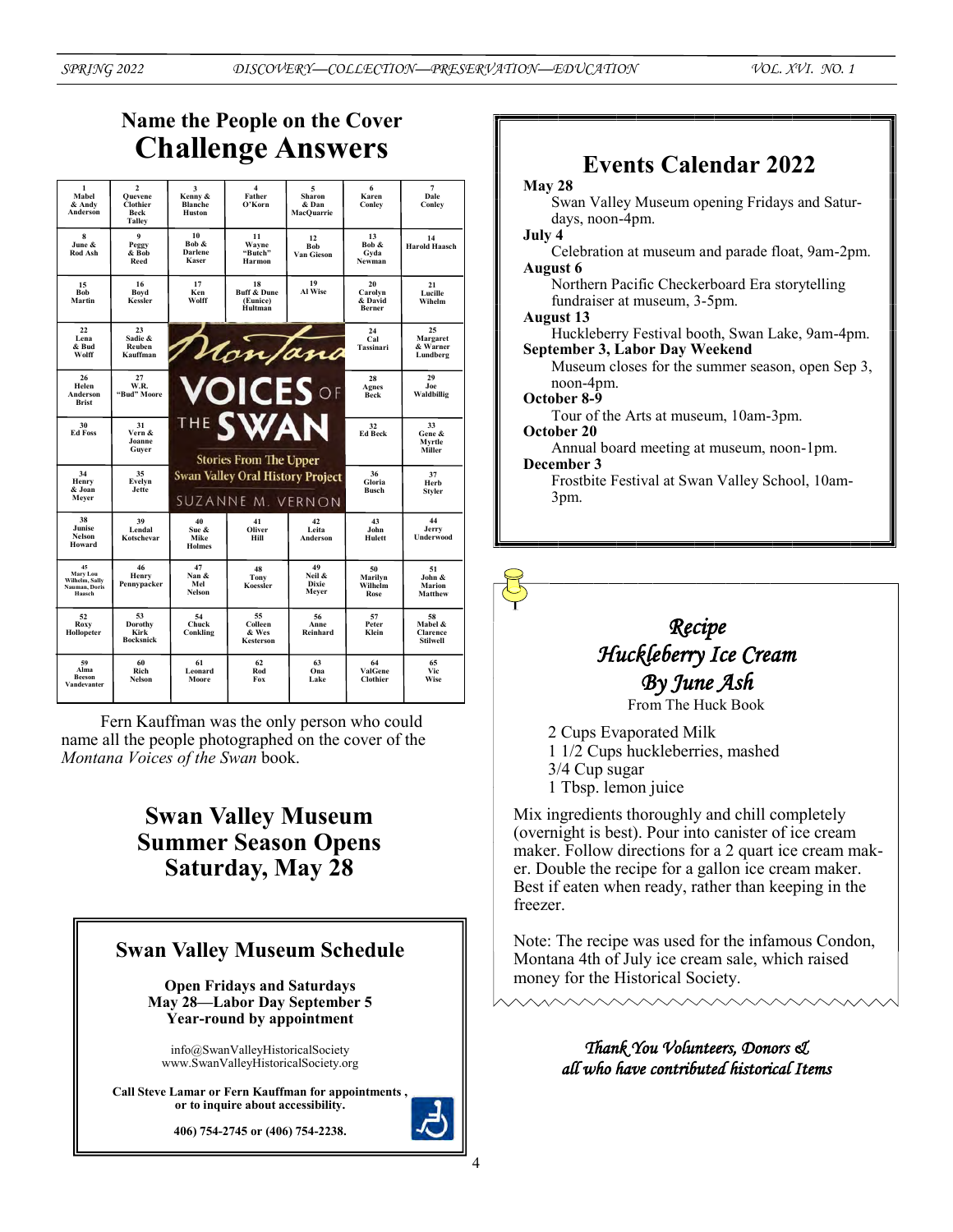# *Swan Valley Students Home Waters Project Gallery*

See page 7 for details



*most surrounded by fire. The crew had logged up that far and were burning the brush. The stove might have stood the fire but I hate to think what might have happened to the trunk and what it's contents meant to me.*

*Our first job was to make a road down a steep bank to where we could ford the river. Somewhere I had heard that water was deepest where it was smooth so we graded the hill to where the water was quite rough and did not look too deep—one of our many mistakes learned the hard way. My sister worried because we were losing so much time when we could be getting out logs for our cabins. She knew nothing about the river or how dangerous it could be to try and cross. So finally Jim said he would try. He packed Pete the long-legged horse and rode Prince, the not so tall and rather nervous one. He had me go to the river with him so I could start Pete across after he got over to the other side, he was sure Pete would follow, but he had more sense than any of us and refused to start. We finally gave up and Jim started back across but the current began taking them downstream. Luckily the current carried them near enough to where a snag was sticking out from the bank so Jim could reach it and pull himself out, and by talking to the horse kept him calm enough that he finally got out. But that only prolonged his life for one year, but will tell about that later.* 

Part III of Pearl's story will run in the July 4, 2022 newsletter.

#### **Pearle Pepper, continued from page 1 Northern Pacific, continued from page 1**

stead claims and railroad sections. One of the crew members, Thomas Cooney was a land agent representing Northern Pacific. The NP company paid part of the expense of the survey to gather information about its grant lands.

A number of the survey crew members bestowed their names on some of the natural features of the area. Woodward Lake in today's Bob Marshall Wilderness, as well as Woodward Creek in Swan Valley, were both named for Karl Woodward. Piper Creek (Bill Piper), Sawyer Creek (G.E. Sawyer), Benedict Creek (Junius Benedict), Groom Creek (Dick Groom), Van Lake, and Van Peak (Orrin D. Vandarwarka), were all named for crew members of the survey party.

It is speculated that Cooney Creek was named for the NP representative, Thomas Cooney, who was a Rough Rider in the Spanish-American War under Theodore Roosevelt.

Crew members Junius Benedict and John B. Taylor both left written accounts of their experiences. Taylor wrote, "…we all agreed, easterners and westerners alike, that it was rather foolish to map this wilderness and to make a rough cruise of the timber. It could not conceivably be logged in our lifetime, we thought."

*See also page 3 for people with ties to Northern Pacific.*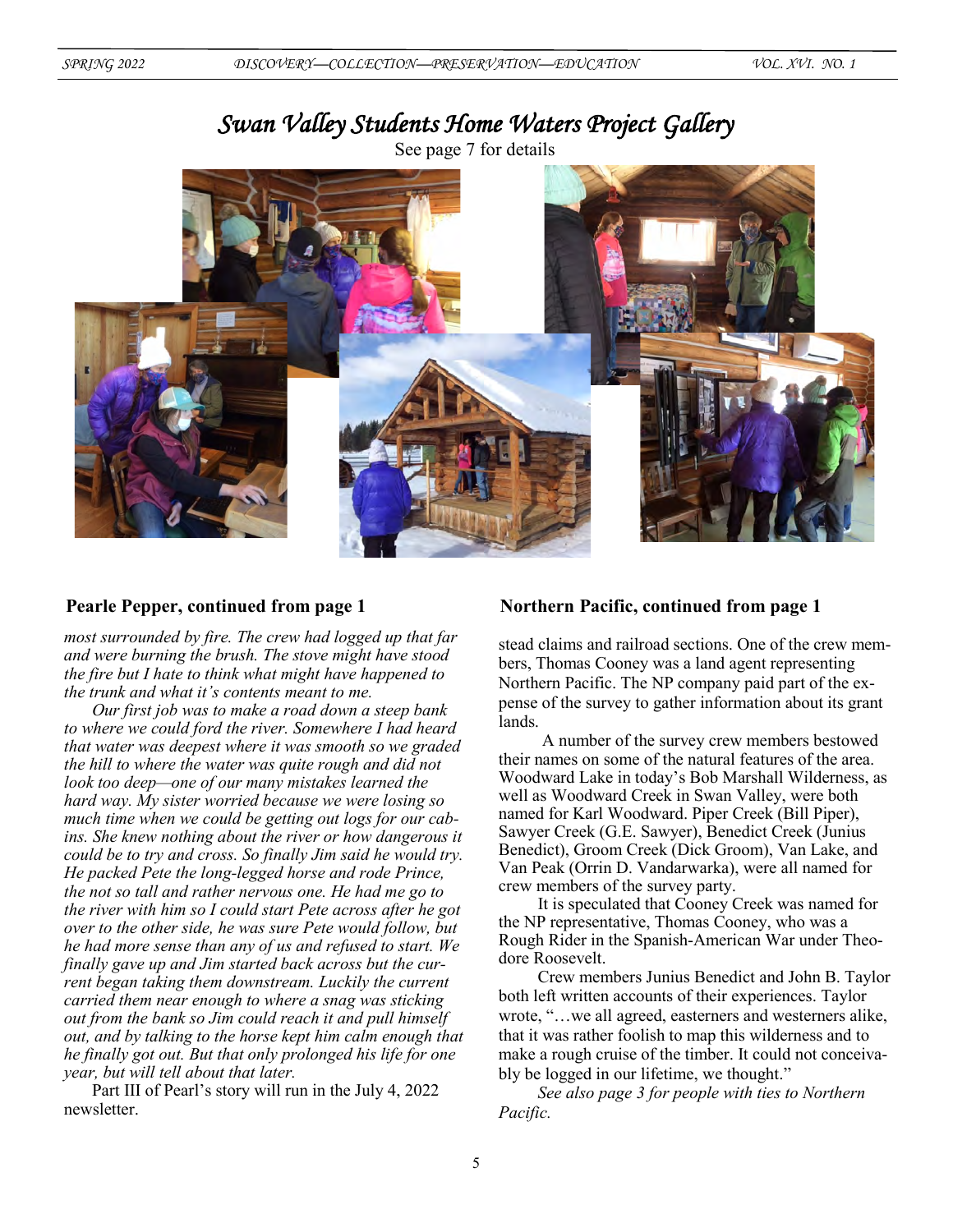## **USVHS Priorities**

The USVHS priorities are the preservation and promotion of the cultural heritage of the Swan Valley. As such our focus is on:

- Discovering and assembling records of historical work.
- Providing educational outreach and research opportunities.
- Preserving historical artifacts and sites of significance.

## **Recent Accomplishments**

- Heat pump  $#2$  in south room fundraising success.
- Spit-rail cedar fence at museum.
- July 4 Celebration at museum.
- New electrical indoor and outdoor outlets.
- Crawl space baseboard heater.
- Roads & Trails Storytelling fundraiser at the museum.
- Landscapes & Livelihoods tour at the museum.
- Tour of the Arts at the museum.
- The Huck Book reprint.
- Tipi purchase.
- Seasonal Round Calendar of the Salish and Pend d'Oreille Tribes.

## **Upcoming and Continuing Projects**

- Expansion of historical resources on public research computer at the museum.
- Expansion of the digital archive system.
- Oral History Project Phase II.
- *Voices of the Swan* Book 2.
- Fire finder exhibit.
- Tipi Camp fundraising.
- Fox Family Tree.

## **Upcoming Events**

- July 4 Celebration
- Northern Pacific Legacy Storytelling, Aug. 6
- Tour of the Arts, Oct. 8 & 9.
- Frostbite Festival & Holiday Bazaar, Dec. 3.

## **How You Can Help** see page 7.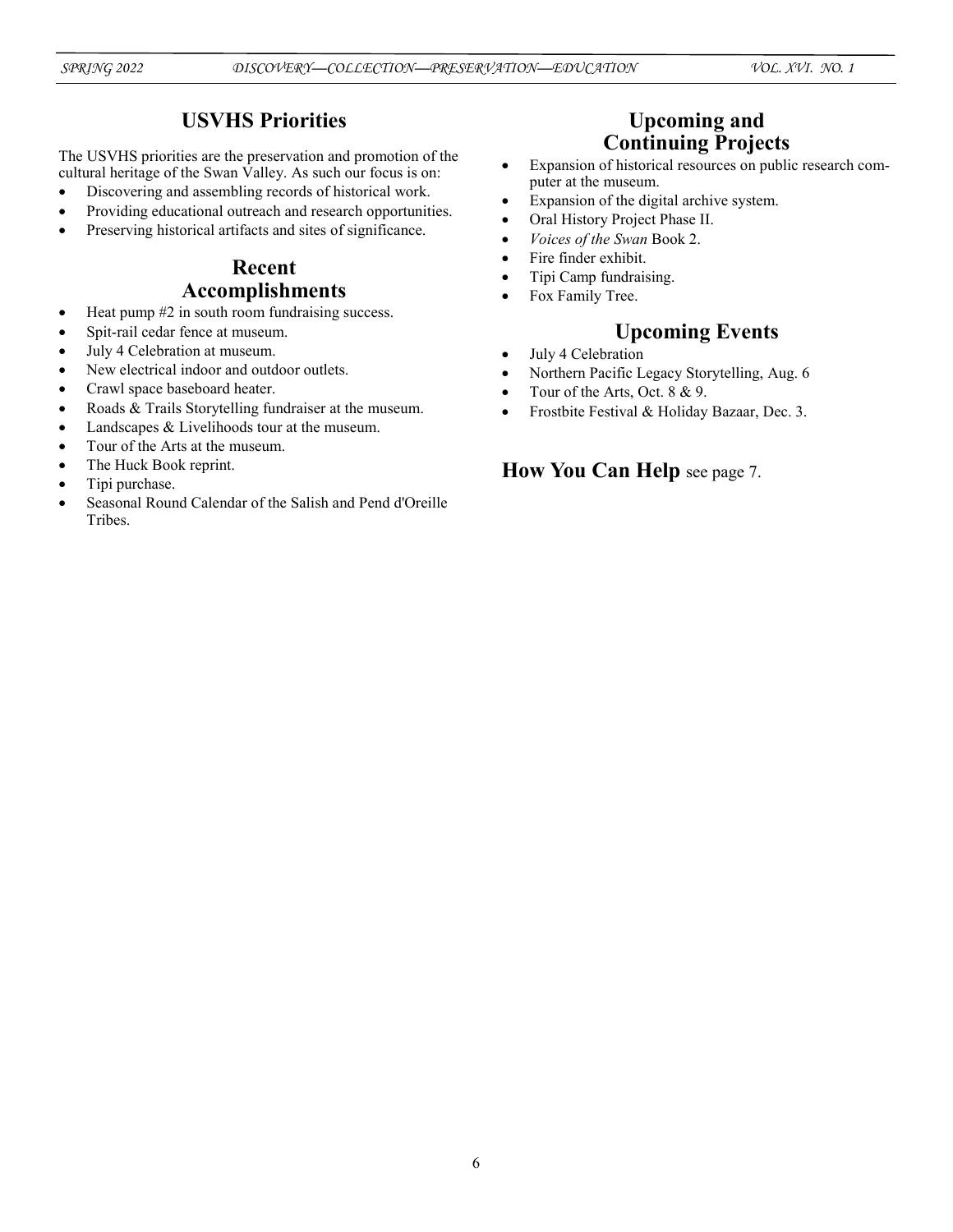## **Home Waters Project Swan Valley School students visit museum**

See photos page 5

Colleen Harrington's 6th-8th grade students visited the Swan Valley Museum February 22 to "discover" historical resources that will help them understand how homesteaders settled and made a living here in the early 20th century, particularly along the Swan River and its tributaries.

The students examined artifacts in the museum, scanned historic photos on the public computer, examined the names on the Family Trees, and visited the Mary Ann Whalen Cabin and the Smith Creek School replica, where they may film an enactment of homesteaders, as part of the Home Waters project, funded by the Museums Association of Montana and the Library of Congress.

*What is it? Answer*

Shears for sheep-shearing.

*Neil & Dixie Meyer Collection*

*In Memory of* 

*June Ash Henry "Kerry" Good LaVera Morton Dave Sterling* 

# **Ash Remembered**



**June Ash, ca. 2015-16.**  *Lamar photo*

June Ash, a longtime volunteer and strong supporter of USVHS, passed away November 10, 2021. She was 92.

June's husband Rod Ash was USVHS president for 20 years. June and Rod first came to the Swan Valley in 1952 and had a home here for many years.

June's memorial is scheduled for Sunday, June 26 at 1:00pm at the Swan Valley Community Hall.

|                                              | Support the discovery, collection, interpretation and preservation of local historic and cultural resources.<br>We thank you, and future generations will thank you, too!!<br>The Upper Swan Valley Historical Society is a $501(c)(3)$ tax exempt non-profit corporation. Federal Tax ID #77-0666044.<br>Contributions are tax deductible in accordance with IRS regulations. Contributions will be acknowledged by letter.<br>Please make all checks payable to: Upper Swan Valley Historical Society, Inc., POB 1128, Condon, MT 59826 |  |  |  |
|----------------------------------------------|-------------------------------------------------------------------------------------------------------------------------------------------------------------------------------------------------------------------------------------------------------------------------------------------------------------------------------------------------------------------------------------------------------------------------------------------------------------------------------------------------------------------------------------------|--|--|--|
| Name:                                        | MULTI-YEAR PLEDGE: 3 YEAR 5 YEAR                                                                                                                                                                                                                                                                                                                                                                                                                                                                                                          |  |  |  |
|                                              |                                                                                                                                                                                                                                                                                                                                                                                                                                                                                                                                           |  |  |  |
| $City$ $St.$ $Zip$                           | Choose payment schedule: Annual: Quarterly: Monthly:                                                                                                                                                                                                                                                                                                                                                                                                                                                                                      |  |  |  |
| Tel. Email                                   |                                                                                                                                                                                                                                                                                                                                                                                                                                                                                                                                           |  |  |  |
| <b>ANNUAL MEMBERSHIP: July 1—June 30</b>     | Undesignated contribution or pledge:                                                                                                                                                                                                                                                                                                                                                                                                                                                                                                      |  |  |  |
| Individual: \$25 Family \$35 Business: \$100 | Contribution or pledge designated for:                                                                                                                                                                                                                                                                                                                                                                                                                                                                                                    |  |  |  |
| <b>CONTRIBUTIONS: Amount-S</b>               |                                                                                                                                                                                                                                                                                                                                                                                                                                                                                                                                           |  |  |  |
| Memorial: In honor of:                       | SIGNATURE<br><b>Date:</b>                                                                                                                                                                                                                                                                                                                                                                                                                                                                                                                 |  |  |  |
| <b>Name:</b>                                 |                                                                                                                                                                                                                                                                                                                                                                                                                                                                                                                                           |  |  |  |
|                                              |                                                                                                                                                                                                                                                                                                                                                                                                                                                                                                                                           |  |  |  |

**How Can You Help?** Keeping the Swan Valley Museum open requires a team of dedicated volunteers, inspired members and consistent financial support in order to have a viable operation and be able to pay the many expenses such as electricity, heat, insurance, taxes, maintenance and upgrades. To this end we are actively growing our membership and inviting new donors along on our exciting journey. As the saying goes "many hands make light work" and this endeavor is no different. We invite you to begin, or continue, your support of the USVHS through membership, volunteering or donations (one time, monthly, yearly or lifetime options). We are proud to call Swan Valley our home and look forward to preserving our rich history! Thank you for making a difference! Please contact Steve Lamar, President at (406) 754-2745 or info@SwanValleyHistoricalSociety.org.

*We thank you for your generous support.*